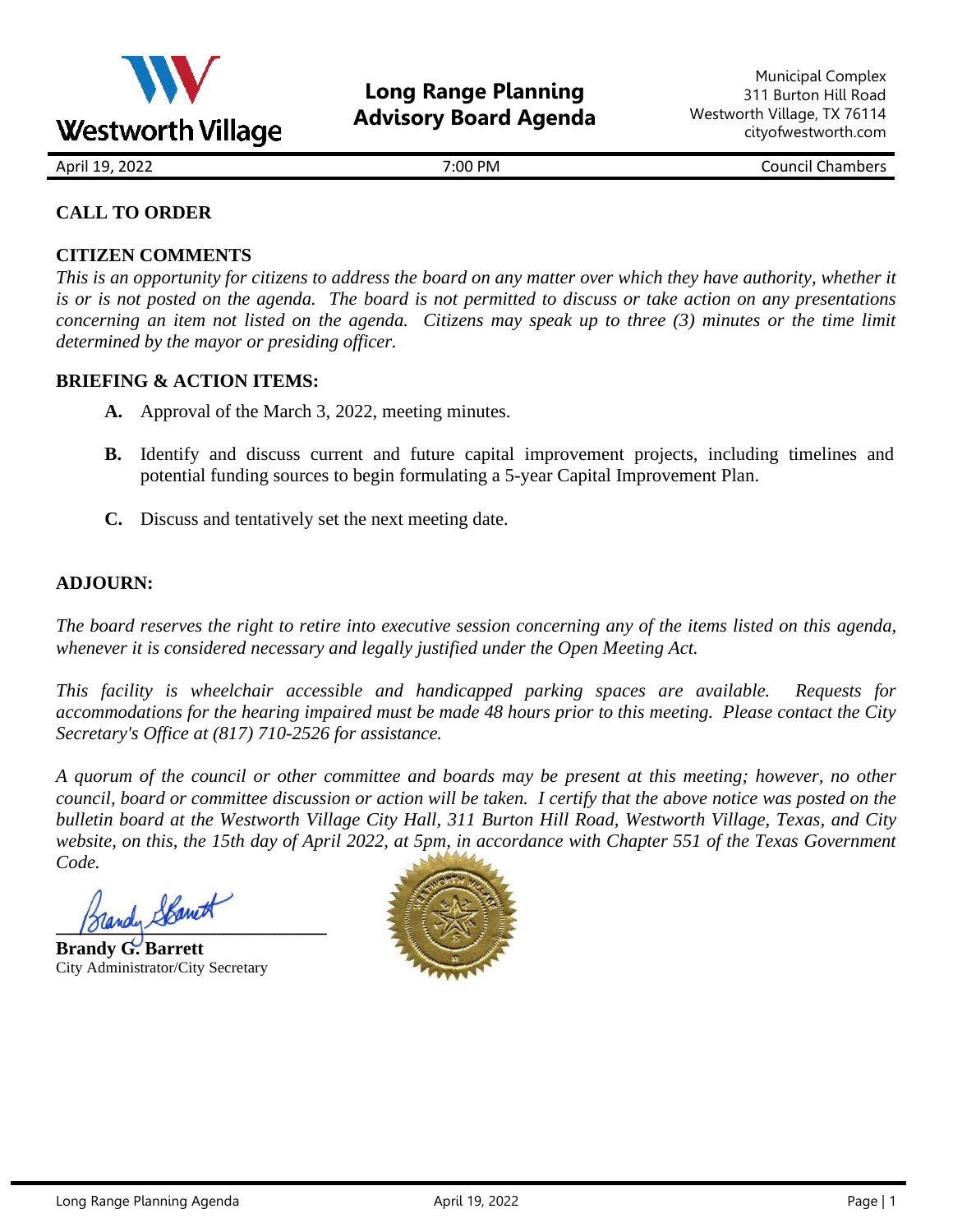

| Thu<br>2021<br>. n/larc <sup>u</sup><br>ີ<br>.<br>$\sim$ $\sim$ $\sim$ | <b>PM</b><br>:00 | $  -$<br><b>OUP</b><br>″≏۱۵۰<br>aar<br>. |
|------------------------------------------------------------------------|------------------|------------------------------------------|
|                                                                        |                  |                                          |

| <b>ATTENDEES:</b> |                       |                               |
|-------------------|-----------------------|-------------------------------|
|                   | Phillip Poole         | Chairperson                   |
|                   | Michael Dingman       | Member                        |
|                   | Becky Renfro Borbolla | Member                        |
|                   | Robert Fitzgerald     | Member                        |
|                   | Jim Majors            | Member                        |
|                   | Tony Zarate           | Member                        |
|                   | <b>Brittan Pavlic</b> | Member                        |
|                   | <b>Kelly Jones</b>    | Mayor                         |
|                   | Elisa Greubel         | Recording                     |
|                   | <b>Brandy Barrett</b> | City Administrator/ Secretary |
|                   | <b>Kevin Reaves</b>   | Police Chief                  |

### **ABSENT:**

### **CALLED TO ORDER at 7:00pm by Phillip Poole.**

#### **CITIZEN COMMENTS**

There were no citizen comments.

#### **BRIEFING &ACTION ITEMS:**

**A.** Approval of the November 4, 2021 meeting minutes.

- **MADE by** Michael Dingman. **SECOND by** Brittan Pavlic.
- **Motion passed** by a vote of 7 Ayes and 0 Nays.
- **B.** Chairman Poole opened a Public Hearing at 7:01 PM to receive citizen comments and input on Kay Lane, Koldin Lane, Red Bird Lane and Waggoner Lane, including widening the street and adding full curb and gutters.
	- Randy Fetters, 120 Koldin Ln, spoke against the topic.
	- Anita Gray, 111 Koldin Ln, spoke against the topic.
	- Christian Gabler, 113 Koldin Ln, spoke against the topic.
	- Stacy Fetters, 120 Fetters Ln, spoke on the topic.

The following were read into the record:

- Herbert Gabler, 113 Koldin Ln., wrote against the topic.
- Dianna Meaux, Kay Ln., wrote for the topic.
- Janine Zarate, Kay Ln., wrote for the topic.
- Bobby Gathright wrote for the topic.

Chairman Poole closed the Public Hearing at 7:15 PM.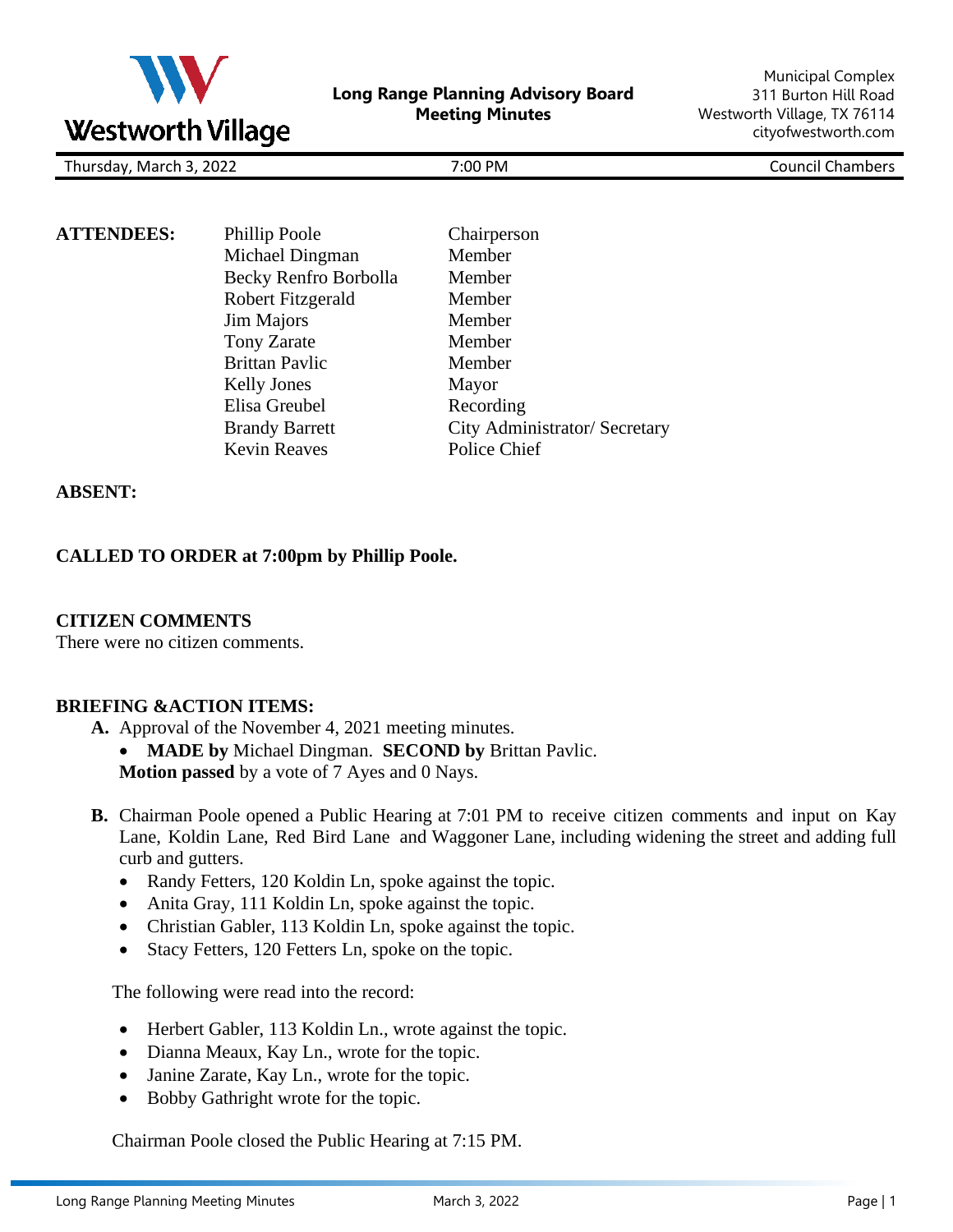- **C.** Review and discuss the street & infrastructure on Kay Lane, Koldin Lane, Red Bird Lane and Waggoner Lane.
	- The board and staff discussed the possible options for reducing traffic on Koldin Ln.
	- The board discussed starting road improvements first on the streets that have an interest.
- **D.** Identify and discuss current and future capital improvement projects, including timelines and potential funding sources to begin formulating a 5-year Capital Improvement.
	- Ms. Barrett reviewed potential projects that need to be addressed.
	- After brief discussion, the board agreed to take the information given and create a prioritization list to discuss at the next meeting.

## **ADJOURNED at 7:48 PM.**

**MINUTES APPROVED on this day, the 19th day of April 2022.** 

**Phillip Poole, Chair**

**ATTESTED TO BY:** 

**Elisa Greubel, Deputy City Secretary**

\_\_\_\_\_\_\_\_\_\_\_\_\_\_\_\_\_\_\_\_\_\_\_\_\_\_\_\_\_\_\_\_\_\_\_\_

\_\_\_\_\_\_\_\_\_\_\_\_\_\_\_\_\_\_\_\_\_\_\_\_\_\_\_\_\_\_\_\_\_\_\_\_